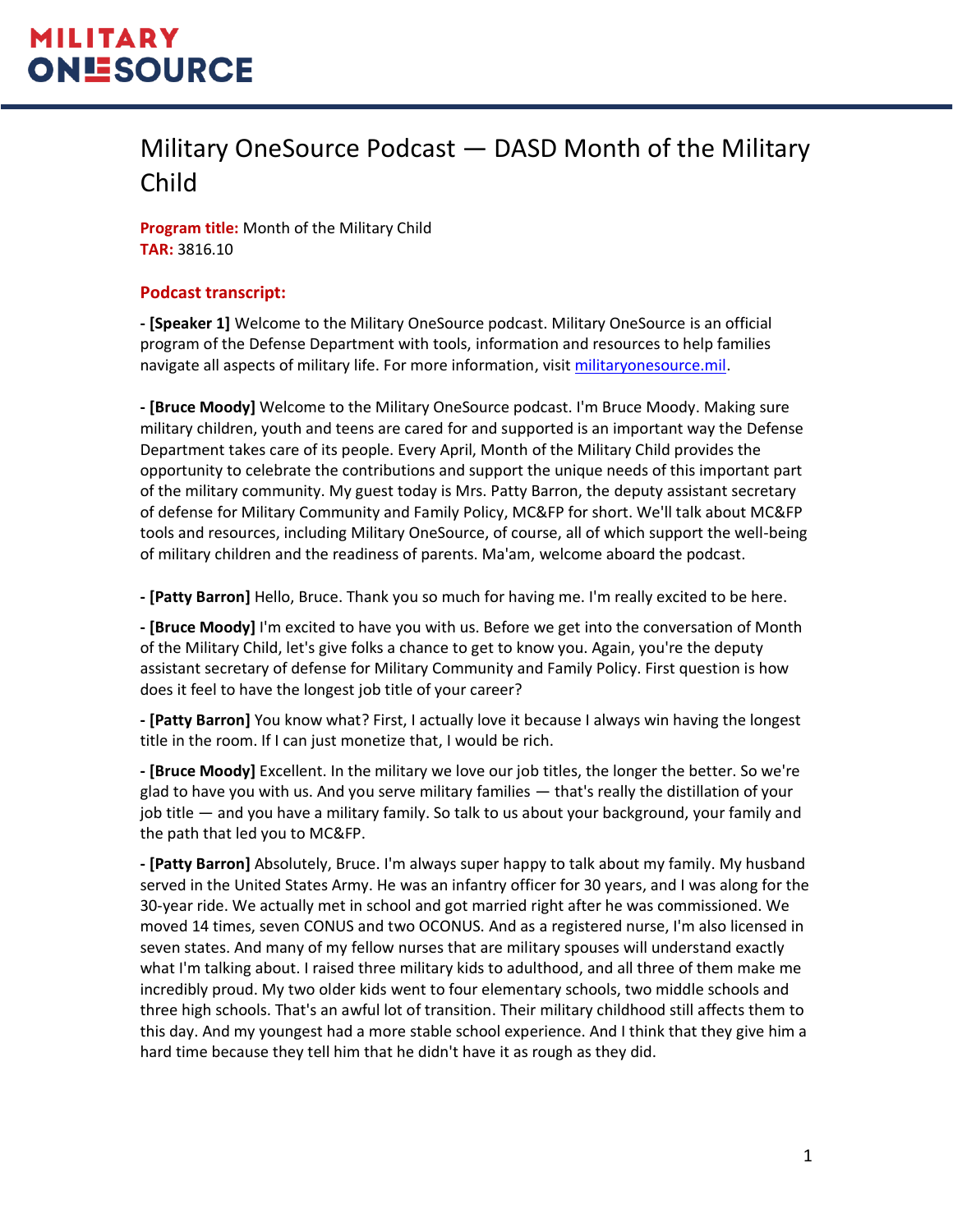So it's always an interesting discussion at the Thanksgiving table. My daughter served in the military, and she deployed to Afghanistan where she met her husband, who is also in the United States Army. She was medically retired and now is a military spouse. And she's raising two absolutely adorable military children who happen to be my military granddaughters. And I know I'm a little biased, but I do think they're adorable. And the last thing I'll let you know is that before I came to DOD, I was at the Association of the United States Army where I served as the military family readiness director there, which I was very proud to have that job for the longest I've ever had a job, which was nine years.

**- [Bruce Moody]** Well, it's great to have you with us. And I'm sure all of that really plays a part in what you do for us on a daily basis. So here's a number, when we're talking about the number of military children, youth and teens in military families. The most recent number that we have is 1,651,414 military children, youth and teens. So as a military mom who serves military families, what is your message to these kids and their parents?

**- [Patty Barron]** Isn't that a huge number? 1,651,414. Absolutely amazing. And what I say to them is how amazed I am by their tenacity and by their adaptability. We extend a heartfelt gratitude for everything that they do and all of the support that military kids provide to their service member parent and their family every single day. As we know, our nation's service members don't serve alone. Those that have families count on that family support, and alongside many of them are amazing military kids who make significant contributions to the country in their support of their service member parent while dealing with uncertainty and concern.

I know I saw that with my own kids constantly. So, of course, we pay tribute to our military kids by designating the month of April as the Month of the Military Child. And that's how we get to express our thanks and support with special activities, focusing on military children and the unique and invaluable role that they play. And we also have to ensure that they have access to support and resources as they need, because that's widely important as well. I have to tell you, April is one of my very favorite celebratory months.

**- [Bruce Moody]** Oh, absolutely. It's a high holiday around here. So let's talk about the experiences of military children and youth and teens from the position that this is the understanding that ensures that our efforts are relevant and impactful.

**- [Patty Barron]** Absolutely, Bruce. From my own personal experience, I know that military kids can experience a range of unique challenges and transitions that result from the military life. Certainly, as I mentioned before, my kids went to an awful lot of different schools and had to adjust to those schools. They include frequent moves, family separations, worry about the safety of a deployed or absent parent and missing the support of extended family who likely live far away. I can't tell you the number of birthdays, baptisms, family celebrations that we missed to the point where my military family was more of my family than my family of origin. And that happens an awful lot because we depend so much on our friends and military family members.

To that extent, parents, too, can have increased stress regarding their children's well-being, their care and their education. Trying to find a quality, affordable child care to ensuring that their older child has the right requirements to graduate on time, despite going to two high schools in different states while dealing with all the emotions that come along with changing schools, my kids and many kids had to learn the state history in order to meet that graduation requirement. So my kids know the history of the state of Georgia, the state of Pennsylvania and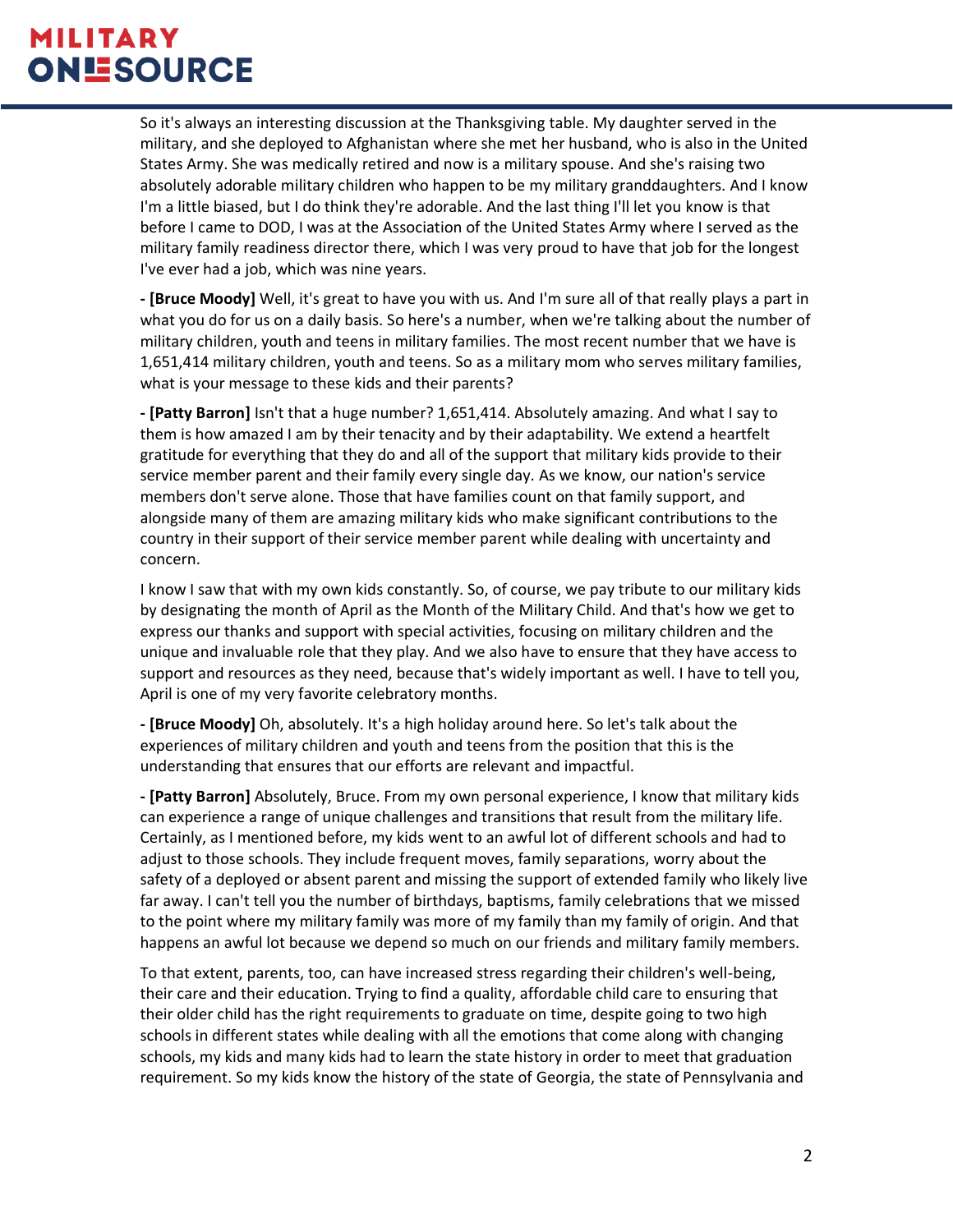the state of Virginia. I mean, they just had to do it because that was part of the graduation requirements. So, we really do understand the plethora of challenges that are out there.

**- [Bruce Moody]** So, adding to the challenges, how has the global pandemic intensified these challenges and increased stress levels?

**- [Patty Barron]** I would say, Bruce, how has it not? I mean, the COVID-19 has placed so much extra stress on our families. And at the individual level, families have had to adapt to them over and over again, including remote learning. Sometimes you're remote, sometimes you're not. So that going back and forth. Disrupted or delayed PCS moves. I know that my daughter — she PCSed from Hawaii all the way to Germany. That was not a fun PCS at all last year. And, of course, spouses who might have lost jobs and then, consequently, have a reduction in income at home. Those are just some of the individual stressors. At the societal level, families face the national crisis in child care. All over the place, across the nation, we see this reduction in child care options. Also the expanded experience of food insecurity or housing pressures, many families are going through that.

And so now more than ever a focus on supporting the mental health and overall well-being of our military children is absolutely critical. The increased stress and dealing with more uncertainty than civilian children is part of being a military child. That's not to say that civilian kids don't have challenges because, of course, they do. But our military kids have unique challenges that we have to respond to. And we know that the high stress levels can be dangerous for kids of all ages and can have lasting effects. Early childhood and even adolescents are particularly vulnerable times because of the capacity to cope with stress and because of the rapid brain development during these two periods. We know that the early years of brain development are incredibly crucial, but we also now know that during the adolescent phase, there's also more brain development that we have to be attuned to, and stress can negatively impact that development if we're not careful.

**- [Bruce Moody]** So, how are we finding ways to mitigate the impact of stress and help improve the experience of military children?

**- [Patty Barron]** This is a key aim for the Department of Defense and for this year's Month of the Military Child celebration. I'm incredibly proud that this is something that we are looking at. We are leveraging research on resilience, which shows in children that a number of positive influences can stack the scale in favor of overcoming adversity, right? So the more positive connections and positive experiences that a child can have, they build that armor against the negative experiences that, of course, they will also have. When these factors are present in a child's life, they counteract the negative effects of stress. So supportive relationships, a sense of self-efficacy and perceived control, adaptive skills and self-regulation, sources of faith and hope and cultural tradition — these are all incredibly important. And these all connect to hopefulness and meaning-making, which again helps to arm us against those negative challenges.

**- [Bruce Moody]** Absolutely. So, ma'am, you spend a lot of your day talking with senior leaders, both in the Defense Department and other agencies, talking with members of nongovernmental organizations that serve and support military families. So what are you saying to them about our military families?

**- [Patty Barron]** First, Bruce, I let them know how much I appreciate the attention and support that they provide to our military families. At the highest level at the Department of Defense with all that they have to worry about, they also are just as equally concerned for the health and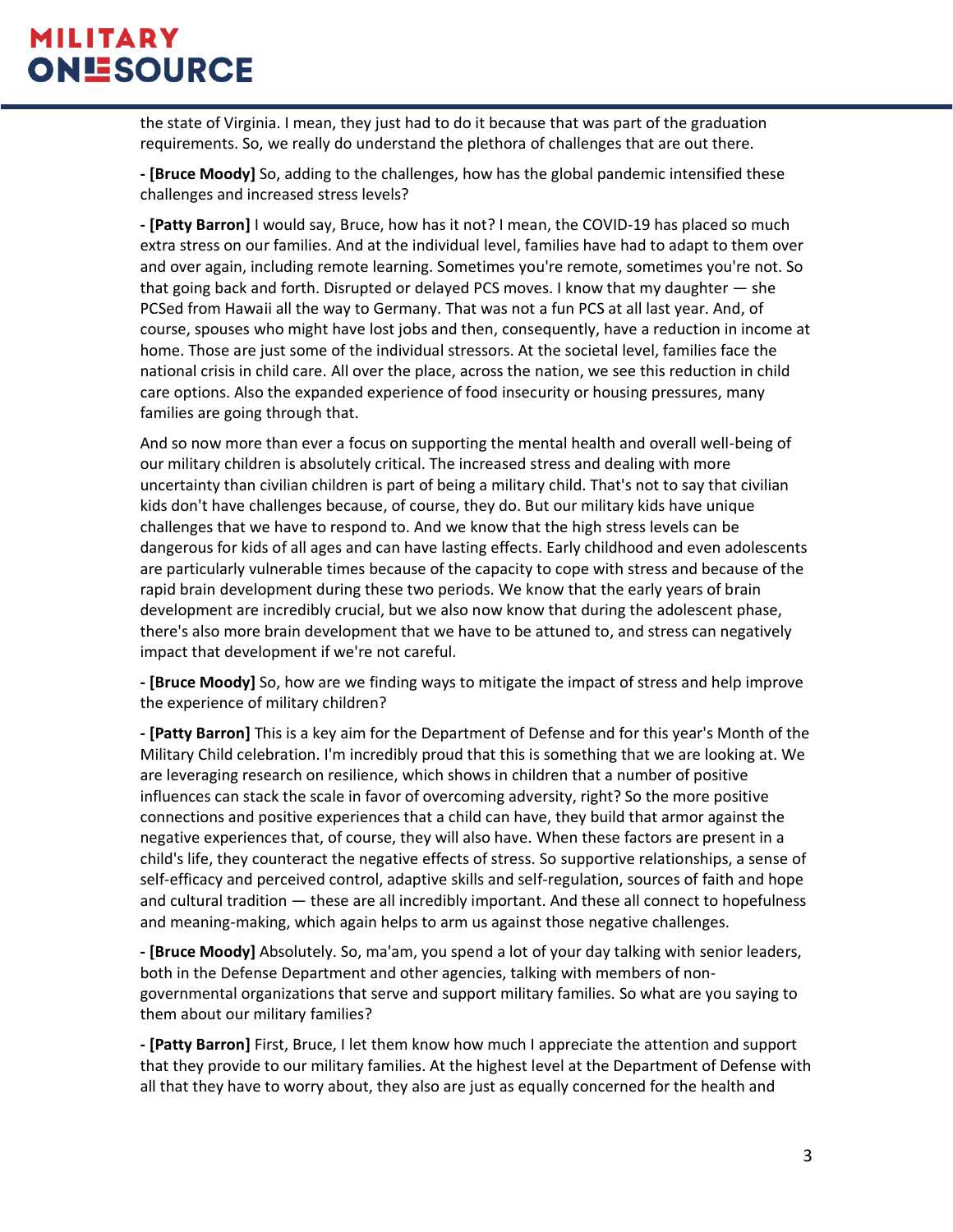well-being of our families. And I can't share that thankfulness enough. We share a mission, as you know, to recognize and support every military child, youth, teen and parent. Together we celebrate and acknowledge the Month of the Military Child in April with a focus on the overall mental health and well-being of military children of all ages.

And the Department of Defense, along with the White House, through the Joining Forces and our military support organization friends, know that mission readiness depends on a strong and resilient homefront. Let me say that again. Mission readiness depends on a strong and resilient homefront. And we honor all those people that make it possible, our nation's military families and our military children. And then, of course, I tell them to go to MilitaryOneSource.mil to learn more about services, support and resources for all military kids and families. It's, of course, something that we always talk about — Military OneSource.

**- [Bruce Moody]** Well, we appreciate that. And there's a lot to it. There's a lot in the website, and there's just absolutely no way we could cover everything that's in the site during the span of this conversation. But in the context of Month of the Military Child, what we want to do is focus on one section in the website called the Parenting Resource Center.

**- [Patty Barron]** This is Military OneSource's A-list resources for MilParent, and we put them together through feedback from parents. That's important to know. We really listen hard to what parents were telling us worked and helped. These are resources that parents have found most helpful. We grouped the resources into three sections — infant to preschool, school-age children, and youth and teens. I actually wish we had another section. So, I'm going to plant the seed for college-age students, because they required an awful lot of support as well.

**- [Bruce Moody]** Okay. We'll put a pin in that. We'll get back to that.

**- [Patty Barron]** Great.

**- [Bruce Moody]** Okay. All right. Deal. So we're going to look at three resources today. And so let's start with the first, and that is Military OneSource's New MilParent specialty consultation. Can you talk to us about that please?

**- [Patty Barron]** We know that the scariest time in a couple's life is when you're welcoming a new baby into your home. I tell you, it doesn't come with a rule book. I wish it did. It just doesn't. And so the way that you get through it is by leaning on friends and family to help you through — especially the very first month. So if you're getting ready to welcome a new baby or are currently parenting a young child, you might need to lean on that support system because we know that parenting is such an adventure. It's a great adventure, but it's an adventure. But it's not one that you have to take by yourself. New military parents need backup from their family, from their friends, the unit and the entire military community. And they're there for you, but they're not always there when you need them. That's why Military OneSource offers the New MilParent specialty consultation.

I'm so proud of this program. It's designed with expecting parents and parents of children up to the age of 5 in mind. It's free. You guys, it's free. And it's individualized, confidential support for new and expecting military parents. All you have to do is call Military OneSource 24/7, or you can start a live chat to schedule your New MilParent session. We also have OCONUS calling options for our overseas families. We haven't forgotten about you guys. And the way that this works, it's just beautiful, because it's very flexible. You can set up a series of video or phone sessions with experts whenever it's most convenient for you. Like at two o'clock in the morning, when that baby just doesn't want to go to sleep, you can actually call and get some support. The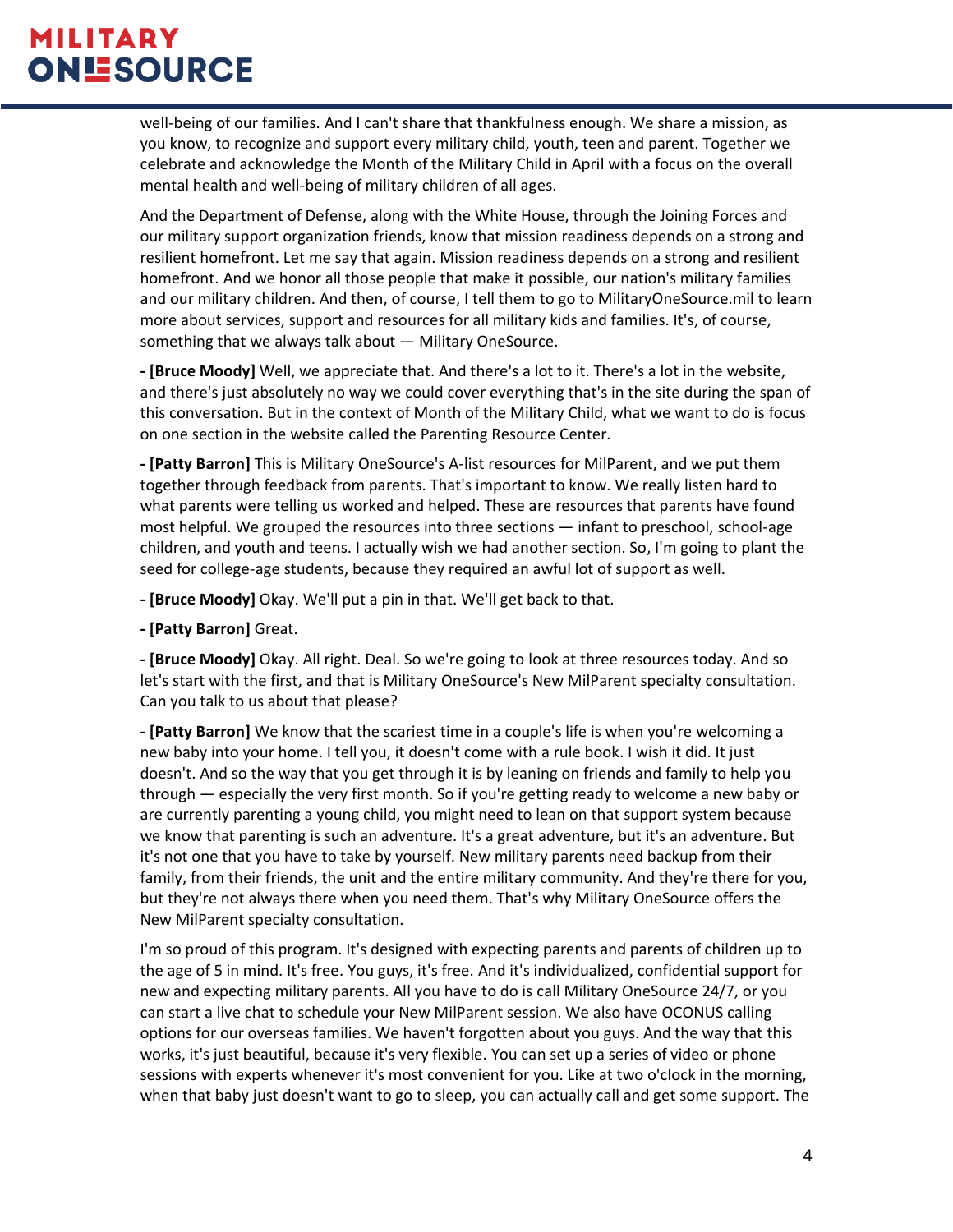consultation provides service members and families access to support and resources on a wide variety on parenting topics. And that's no lie. Just about any topic is available for you to get support on.

**- [Bruce Moody]** Well, you did say that parenting is an adventure. So the specialty consultation is not the only thing we offer. So next up is the New Parent Support Program. So, the New Parent Support Program, which I love, I really do. I think it's a wonderful program. This program helps military parents, including expecting parents, transition safely into parenthood, and it provides a nurturing environment for their children. So, ma'am, if you would tell us about this program and the support and guidance it provides to parents.

**- [Patty Barron]** Absolutely. As a registered nurse, this is one of those programs that's very near and dear to my heart because I used to be a community health nurse. And part of that is to do home visits. And that's what parents can expect with this New Parent Support Program. The program focuses on providing one-on-one support to new and expectant parents through those home visits. Especially, sometimes you just need someone right there to show you how to do it. That's exactly what this program offers. Now, some installations may offer parenting classes and groups, which is great, and the services vary by service branch and by installation.

But they mostly can include home visits, as I mentioned before, referral to other resources, especially local resources, prenatal classes as you're getting ready for that new baby, parenting classes as you're parenting that new baby to toddler and classes for new fathers. For new fathers especially. How do you hold the baby? How do I talk to the baby? Does the baby even know I'm here? Yes, the baby knows you're there. And good interaction is incredibly important. And also play groups. Because sometimes play groups can provide a little bit of respite care for that mom or support with other new moms that can help you through some of those difficult times.

The New Parent Support Program home visitors assess the strengths and needs of participating families with a variety of tools to understand a family's unique environment. That's a key phrase, your own unique environment. What is going to work for you in your home. Anything you share with a program staff member is confidential, including health-related information, such as the Health Insurance Portability and Accountability Act that protects that. We know that HIPAA is very important and protects your privacy. So you can feel free to discuss personal issues with the staff so they can better help you and your parenting concerns. And also find your resources when maybe it might not be a parenting concern but other things that you might be concerned about.

**- [Bruce Moody]** I've met a number of the folks who work through this program, and they are just amazing people. They are the nicest, the most patient, the most nurturing. I could just go on, but they're the kind of people that you meet and you think, I hope this program flourishes. I hope people take advantage of this program because there are some genuinely beautiful people who just want to help people feel comfortable and confident in being parents.

**- [Patty Barron]** I agree 100%. It's a special type of person that can do this type of work. And it's so heartwarming to see the help and support that they provide.

**- [Bruce Moody]** It really is. They're special people. So let's move on to our third and final topic. This addresses, I guess, the somewhat older children. So, the topic is school liaisons. And people might not be familiar with what a school liaison is, ma'am, so if you could talk about how a school liaison helps students realize their educational goals.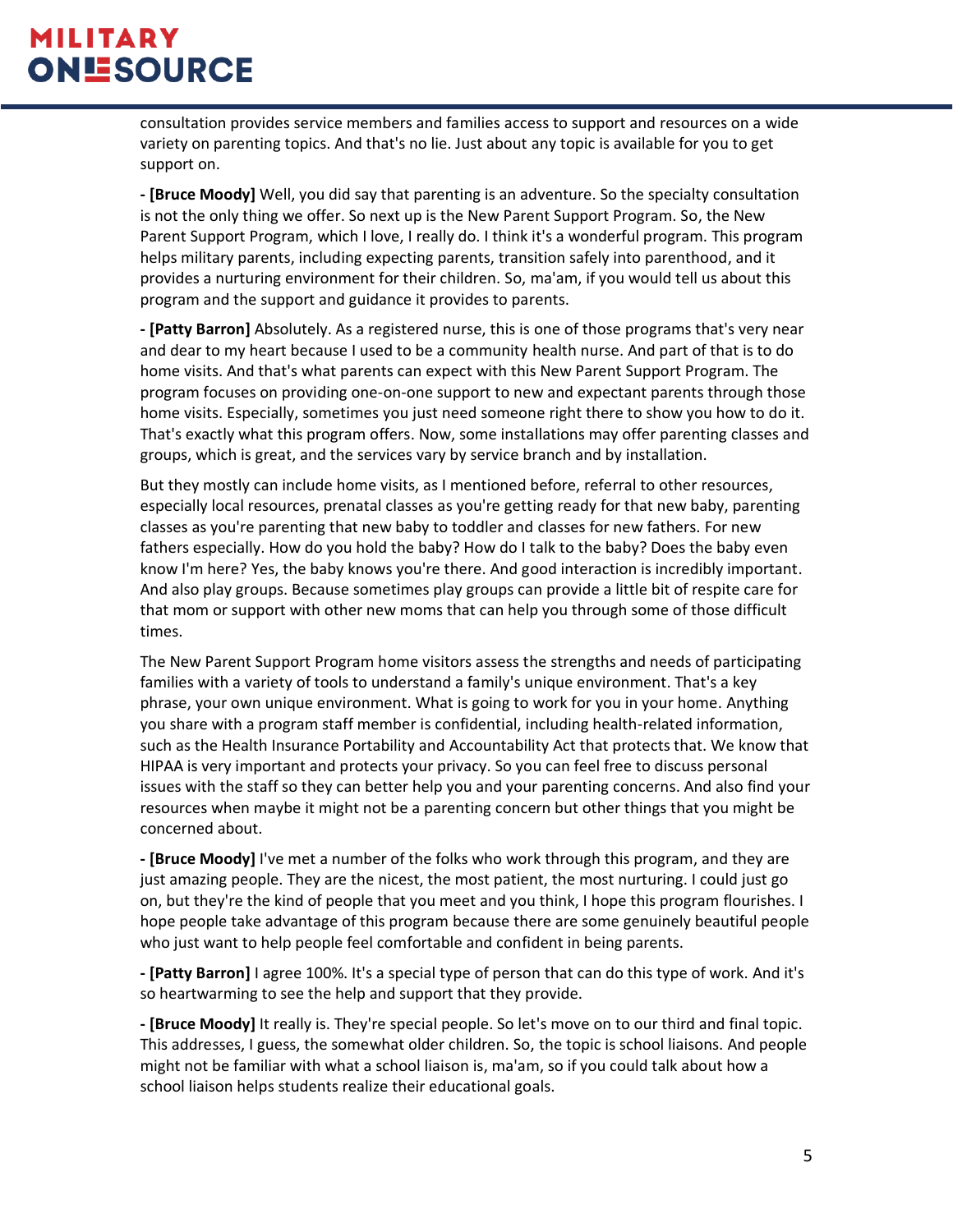**- [Patty Barron]** Bruce, I can honestly tell you that one of the things that parents worry the most about is what type of school and what quality of school are their children going to attend when they move. As a matter of fact, that spouse network, it's one of the first things you do is you call a friend that's in your new duty location and you say, where should I live? Where are the good schools? So we know that education is absolutely one of the most critical topics that we discuss as military parents. And, of course, parents have a lot of concerns about their kids' education and how military life can impact education. So it's hard to find answers. You can find them obviously by going to the school websites, you can talk to someone at the school that can help you, but there's also a phenomenal resource in the school liaison — because the school liaison really understands the life that we live as military family members.

And they can connect you with the support that you need to make that transition from the old school to the new school as easy and as smooth as possible. The School Liaison Program offers an array of services and resources to support children, parents, installation leadership, schools and their surrounding communities. So they're in on all the meetings, all of the information gathering. They try really hard to think about any question that a parent might ask or has asked before so that they can provide those answers to incoming parents and children. So, by working together with these stakeholders, the school liaison builds a support network to provide the best possible education experience for military-connected kids and youth worldwide. It's such an essential service, and they really do try very, very hard to provide a good support to incoming families.

**- [Bruce Moody]** So, there's a page on Military OneSource that addresses the school liaison, and it includes in there a really important link which is why it's so big. You click on this link to identify your local school liaison. Really important. We'll include a link in the program notes to this episode.

**- [Patty Barron]** Absolutely. And one thing I want to add about when you go to that link and find your local school liaison is if you have an EFMP family member, especially a family member that might need an IEP transition, work with that school liaison to make sure that it gets done as quickly and as timely as possible. It's one of the things that we hear from our EFMP families quite a bit is that's an area that can be very clunky and can take an awful lot of time. And kids don't have that kind of time; they need to get right to school and get on with it. So, I do think that the school liaisons are a great resource when a family moves to a new community. As I mentioned before, they are experienced professionals that will advocate for you and will help you get the support that you need from the school.

They can also provide assistance with transferring credits and registering for classes, perhaps even that advanced placement that we already have. And ask the school liaison about so that you might be able to get into programs earlier on, and also provide parents with information about private and parochial charter and homeschool options. Those seem to be popular with a lot of our military parents. If you're transitioning and you know that your service member is going to deploy soon after you get there  $-$  that happens a lot in our military community  $-$  the school liaisons can provide deployment support, such as parental absence coping strategies, educator awareness of deployment cycles, accommodation compliance and non-medical counseling referrals so that we can minimize the negative academic, social and emotional impact. They offer so much. I can't tell you enough how much I think parents should connect with their school liaison officers.